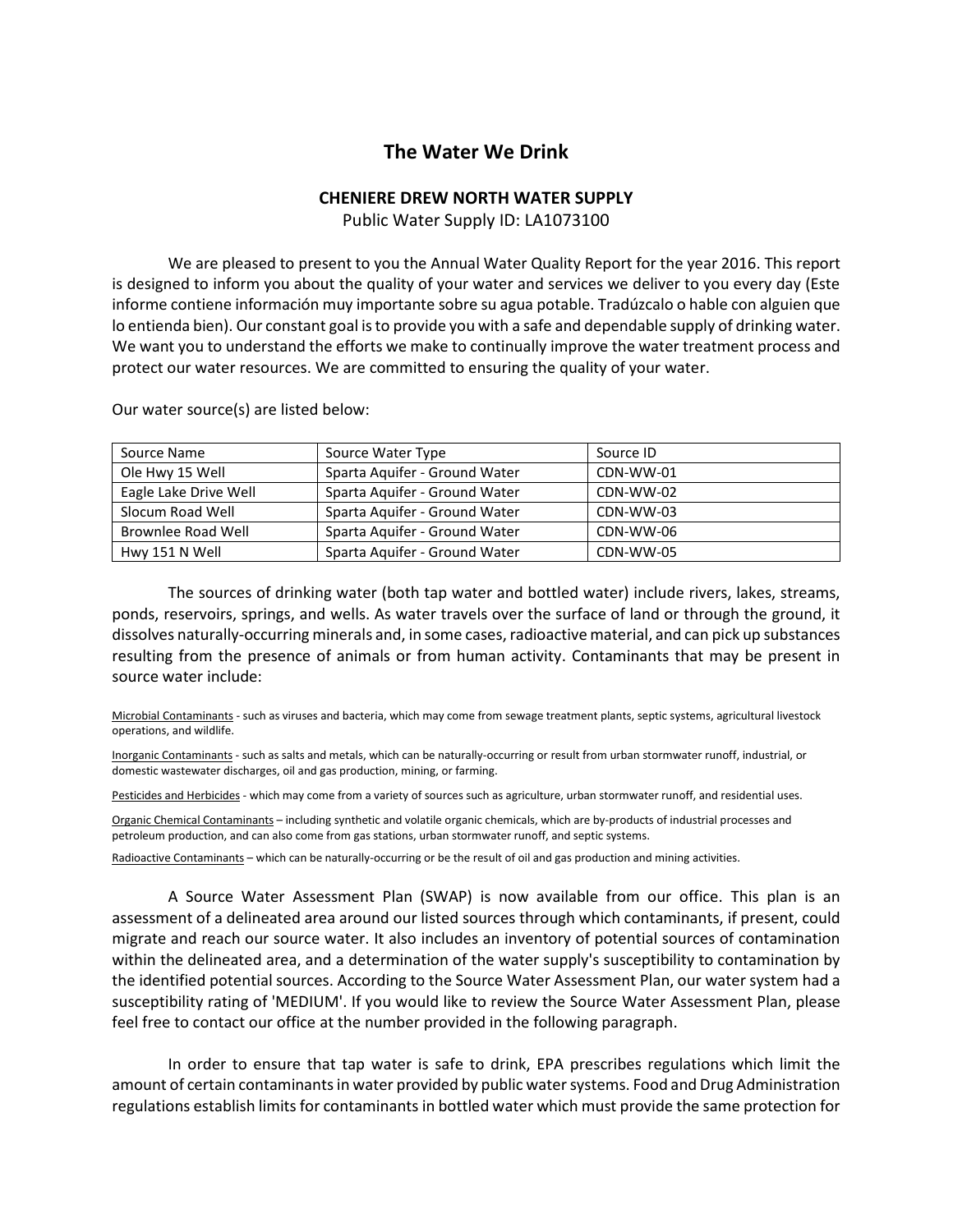public health. **We are pleased to report that our drinking water is safe and meets Federal and State requirements.** If you have any questions about this report, please contact John D. Nichols, Operations Manager, or Terry F. Ware, Board President, at (318) 322-9516 or any of your other water system board members. We want our valued customers to be informed about their water utility. If you want to learn more, please attend any of the regularly scheduled meetings. The Board of Directors of Cheniere Drew Water System conducts a monthly business meeting on the second Tuesday of each month at 7 PM. The location of this business meeting is at the water office located at 646 Commercial Parkway in West Monroe.

If present, elevated levels of lead can cause serious health problems, especially for pregnant women and young children. Lead in drinking water is primarily from materials and components associated with service lines and home plumbing. CHENIERE DREW NORTH WATER SUPPLY is responsible for providing high quality drinking water, but cannot control the variety of materials used in plumbing components. When your water has been sitting for several hours, you can minimize the potential for lead exposure by flushing your tap for 30 seconds to 2 minutes before using water for drinking or cooking. If you are concerned about lead in your water, you may wish to have your water tested. Information on lead in drinking water, testing methods, and steps you can take to minimize exposure is available from the Safe Drinking Water Hotline or at [http://www.epa.gov/safewater/lead.](http://www.epa.gov/safewater/lead)

The Louisiana Department of Health and Hospitals - Office of Public Health routinely monitors for constituents in your drinking water according to Federal and State laws. The tables that follow show the results of our monitoring during the period of January 1st to December 31st, 2016. Drinking water, including bottled water, may reasonably be expected to contain at least small amounts of some contaminants. The presence of contaminants does not necessarily indicate that water poses a health risk.

In the tables below, you will find many terms and abbreviations you might not be familiar with. To help you better understand these terms, we've provided the following definitions:

Parts per million (ppm) or Milligrams per liter (mg/L) – one part per million corresponds to one minute in two years or a single penny in \$10,000.

Parts per billion (ppb) or Micrograms per liter (ug/L) – one part per billion corresponds to one minute in 2,000 years, or a single penny in \$10,000,000.

Picocuries per liter (pCi/L) – picocuries per liter is a measure of the radioactivity in water.

Treatment Technique (TT) – an enforceable procedure or level of technological performance which public water systems must follow to ensure control of a contaminant.

Action level (AL) – the concentration of a contaminant that, if exceeded, triggers treatment or other requirements that a water system must follow.

Maximum contaminant level (MCL) – the "Maximum Allowed" MCL is the highest level of a contaminant that is allowed in drinking water. MCL's are set as close to the MCLG's as feasible using the best available treatment technology.

Maximum contaminant level goal (MCLG) – the "Goal" is the level of a contaminant in drinking water below which there is no known or expected risk to human health. MCLG's allow for a margin of safety.

Maximum residual disinfectant level (MRDL) – The highest level of a disinfectant allowed in drinking water. There is convincing evidence that addition of a disinfectant is necessary for control of microbial contaminants.

Maximum residual disinfectant level goal (MRDLG) – The level of a drinking water disinfectant below which there is no known or expected risk to health. MRDLGs do not reflect the benefits of the use of disinfectants to control microbial contaminants.

Level 1 Assessment - A study of the water system to identify potential problems and determine (if possible) why total coliform bacteria have been found in our water system.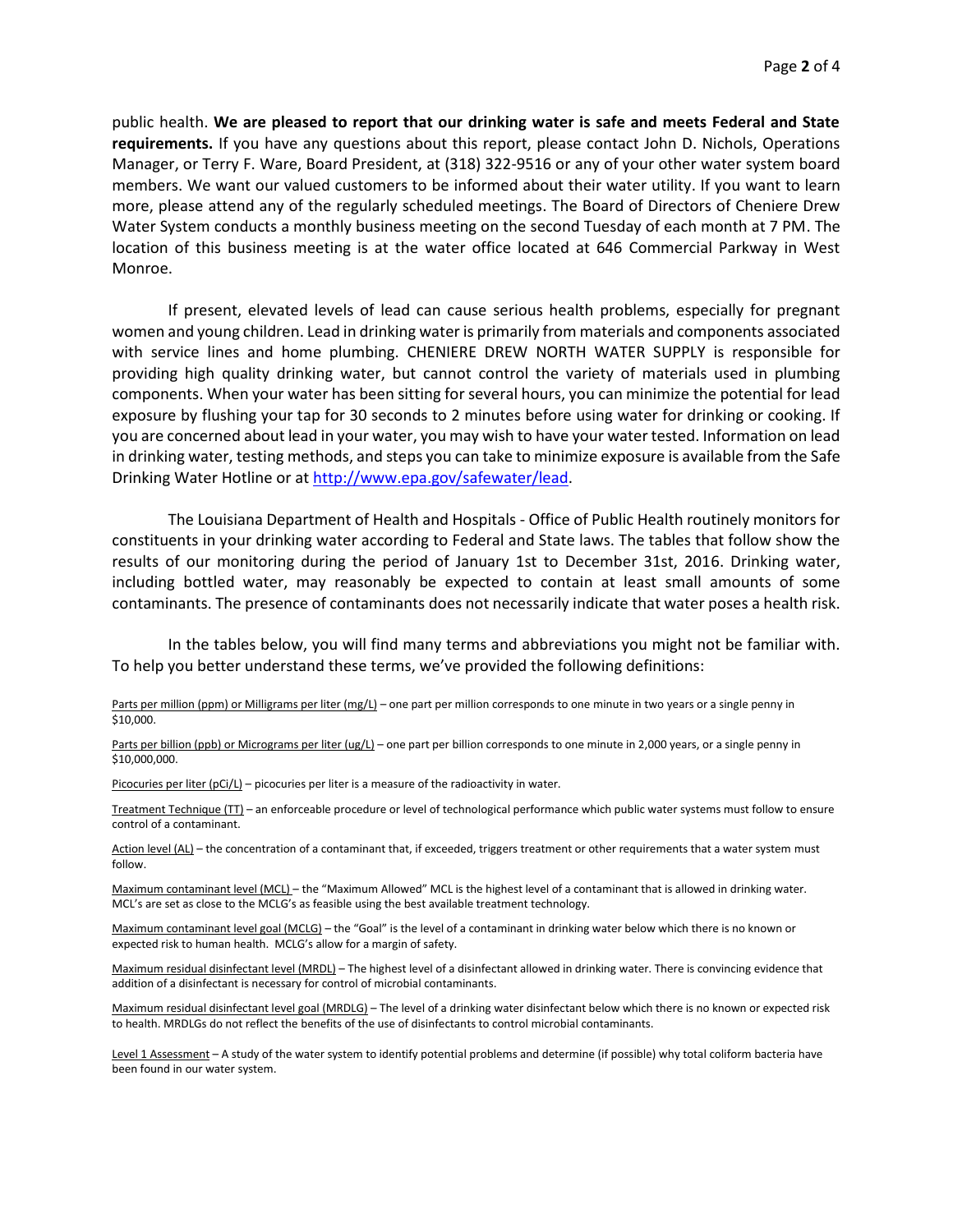Level 2 Assessment - A very detailed study of the water system to identify potential problems and determine (if possible) why an E. coli MCL violation has occurred and/or why total coliform bacteria have been found in our water system on multiple occasions.

## During the period covered by this report we had the below noted violations.

| Type                                                                              | Category | Analyte | Compliance Period |  |  |  |  |
|-----------------------------------------------------------------------------------|----------|---------|-------------------|--|--|--|--|
| $\cdots$<br>2016<br>No<br>Violations Occurred in the C ا<br>Calendar<br>' Year of |          |         |                   |  |  |  |  |

Our water system tested a minimum of 10 samples per month monthly sample(s) in accordance with the Total Coliform Rule for microbiological contaminants. During the monitoring period covered by this report, we had the following noted detections for microbiological contaminants:

| Microbiological | Result                                           | MCL | <b>MCLG</b> | l vbical<br>' Source |
|-----------------|--------------------------------------------------|-----|-------------|----------------------|
| No              | Detected Results were found in the C<br>Calendar |     |             |                      |

In the tables below, we have shown the regulated contaminants that were detected. Chemical Sampling of our drinking water may not be required on an annual basis; therefore, information provided in this table refers back to the latest year of chemical sampling results.

| Contaminants | Date | Result              | Unit | Range                                                               | MRDL | <b>MRDLG</b> | <b>Typical Source</b>           |
|--------------|------|---------------------|------|---------------------------------------------------------------------|------|--------------|---------------------------------|
| Chlorine     | 2016 | $- -$<br>--<br>ر ب⊥ | ppm  | 24<br>$\Omega$ 54 $-$ .<br>$\ddot{\phantom{1}}$<br><u></u><br>ັບ،ບາ |      |              | additive<br>Water<br>used<br>t٥ |
|              |      |                     |      |                                                                     |      |              | control microbes                |

| Regulated<br>Contaminants             | Collection<br>Date | Highest<br>Value | Range             | Unit | MCL | <b>MCLG</b> | <b>Typical Source</b>                                                                                                              |
|---------------------------------------|--------------------|------------------|-------------------|------|-----|-------------|------------------------------------------------------------------------------------------------------------------------------------|
| <b>DALAPON</b>                        | 8/25/2014          | 3.19             | $1.43 -$<br>3.19  | ppb  | 200 | 200         | Runoff from herbicide used on rights of                                                                                            |
| DI(2-ETHYLHEXYL)<br>PHTHALATE         | 11/19/2015         | 0.61             | 0.61              | ppb  | 6   | 0           | way<br>Discharge from rubber and chemical<br>factories                                                                             |
| <b>FLUORIDE</b>                       | 8/25/2014          | 0.3              | $0.2 -$<br>0.3    | ppm  | 4   | 4           | Erosion of natural deposits; Water<br>additive which promotes strong teeth;<br>Discharge from fertilizer and aluminum<br>factories |
| NITRATE-NITRITE                       | 9/30/2016          | 0.06             | $0.027 -$<br>0.06 | ppm  | 10  | 10          | Runoff from fertilizer use; Leaching from<br>septic tanks, sewage; Erosion of natural<br>deposits                                  |
| <b>TETRACHLOROETH</b><br><b>YLENE</b> | 10/6/2014          | 0.54             | 0.54              | ppb  | 5   | $\Omega$    | Discharge from factories and dry cleaners                                                                                          |

| Radionuclides                                               | Collection | Highest | Range | Unit | <b>MCL</b> | <b>MCLG</b> | <b>Typical Source</b> |
|-------------------------------------------------------------|------------|---------|-------|------|------------|-------------|-----------------------|
|                                                             | Date       | Value   |       |      |            |             |                       |
| No Detected Results were Found in the Calendar Year of 2016 |            |         |       |      |            |             |                       |

| Lead and<br>Copper     | Date        | 90TH<br>Percentile | Range       | Unit | AL  | <b>Sites</b><br>Over AL | <b>Typical Source</b>                                                                                        |
|------------------------|-------------|--------------------|-------------|------|-----|-------------------------|--------------------------------------------------------------------------------------------------------------|
| COPPER,<br><b>FREE</b> | 2012 - 2014 | 0.3                | $0.1 - 0.3$ | ppm  | 1.3 | 0                       | Corrosion of household plumbing systems;<br>Erosion of natural deposits; Leaching from<br>wood preservatives |
| <b>LEAD</b>            | 2012 - 2014 |                    | $1 - 21$    | ppb  | 15  |                         | Corrosion of household plumbing systems;<br>Erosion of natural deposits                                      |